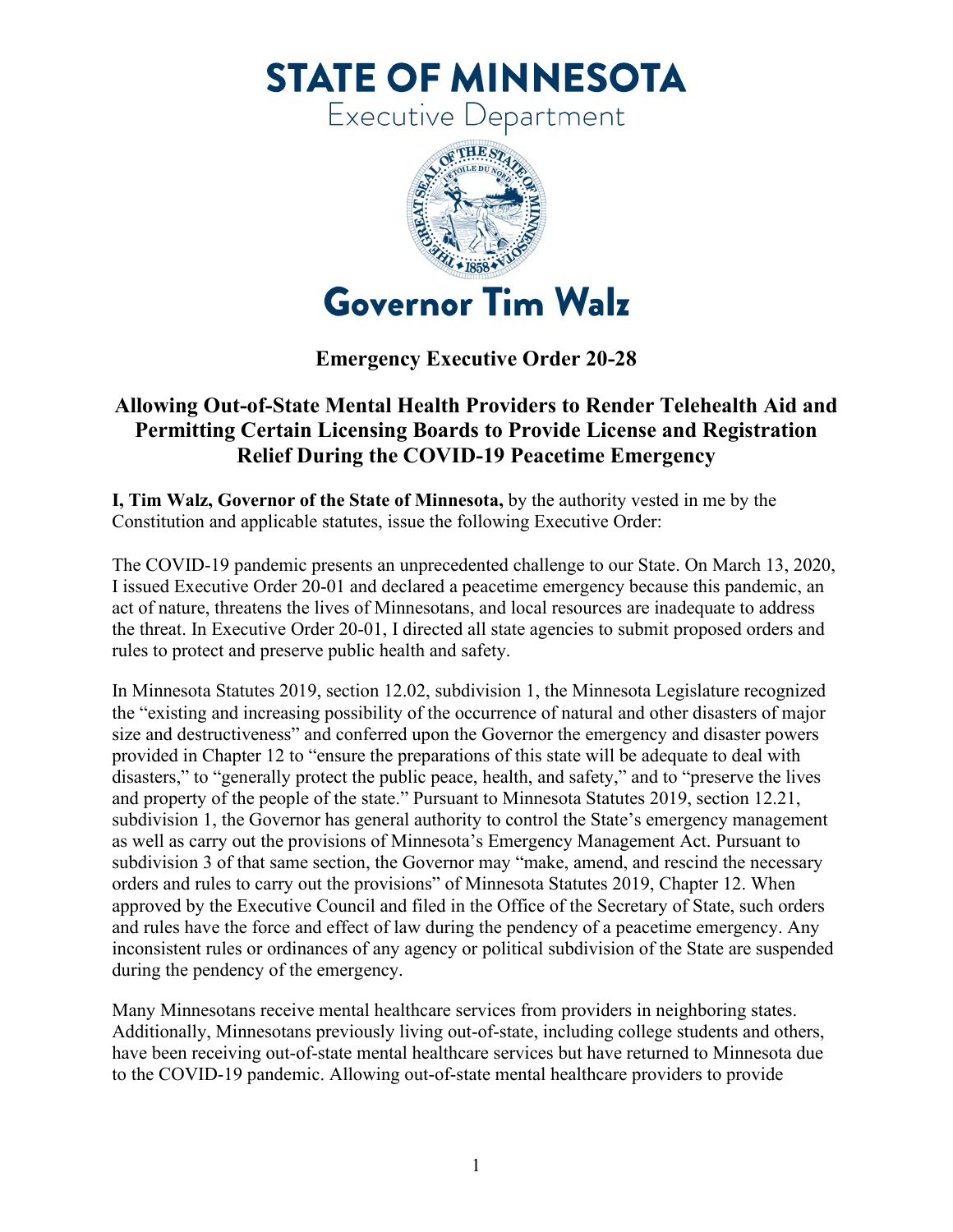telehealth services in Minnesota will ensure that the mental health needs of Minnesotans are met during the stress and uncertainty this pandemic.

During a declared emergency, Minnesota Statutes 2019, section 12.42, authorizes a person who holds a license, certificate, or other permit issued by a state of the United States or the District of Columbia evidencing the meeting of qualifications for professional, mechanical, or other skills, to render aid involving those skills in Minnesota when such aid is requested by the Governor to meet the needs of the emergency. The license, certificate, or other permit of the person, while rendering aid, has the same force and effect as if issued in Minnesota, subject to such limitations and conditions as the Governor may prescribe. I have concluded that during this peacetime emergency, qualifying out-of-state mental healthcare providers should be authorized to render aid in our State to meet the healthcare needs of Minnesotans.

Minnesota workers face economic insecurity due to involuntary unemployment and loss of hours due to the COVID-19 pandemic. Providing relief to these workers allows them to better access basic necessities and safeguard their own health and the health of others. Pursuant to federal guidelines and previous Executive Orders, dentist offices have reduced non-essential care, and our barbers and cosmetologists have stopped providing services. As a result, many licensees of the Minnesota Boards of Dentistry, Cosmetologist Examiners, and Barber Examiners have seen reductions in hours and compensation and in some cases have lost employment. Minnesota law requires individuals and businesses regulated by these boards to renew licenses and registrations, pay the associated renewal fees, and pay late fees for failing to renew a license or registration on time. I have concluded that during this peacetime emergency, the Minnesota Boards of Dentistry, Cosmetologist Examiners, and Barber Examiners must have authority to appropriately modify renewal and fee requirements given the present constraints on their respective fields.

For these reasons, I order as follows:

1. Pursuant to Minnesota Statutes 2019, section 12.42, I authorize and request out-ofstate mental healthcare providers who hold a current license, certificate, or other permit in good standing issued by a state of the United States or the District of Columbia evidencing the meeting of qualifications and competencies for licensees to render aid involving those skills in Minnesota by telehealth to meet the needs of this emergency. This authorization and request applies only to providers who would otherwise be required to obtain a license from one or more of the following Minnesota health-related licensing boards: Psychology, Social Work, Marriage and Family Therapy, and Behavioral Health and Therapy. Before rendering any such aid in Minnesota, such providers must (a) complete the registration form required by the appropriate Minnesota health-related licensing board stating their intention to render aid and providing a copy of their license, certificate, or other permit in good standing to render such aid in another state or the District of Columbia, and (b) receive from the appropriate Minnesota health-related licensing board an acknowledgment of receipt of the registration form. By rendering such aid in Minnesota, such out-of-state healthcare providers submit to the jurisdiction of the Minnesota health-related licensing and regulatory boards. The relevant board may revoke a provider's authorization to practice under this Executive Order at the board's discretion.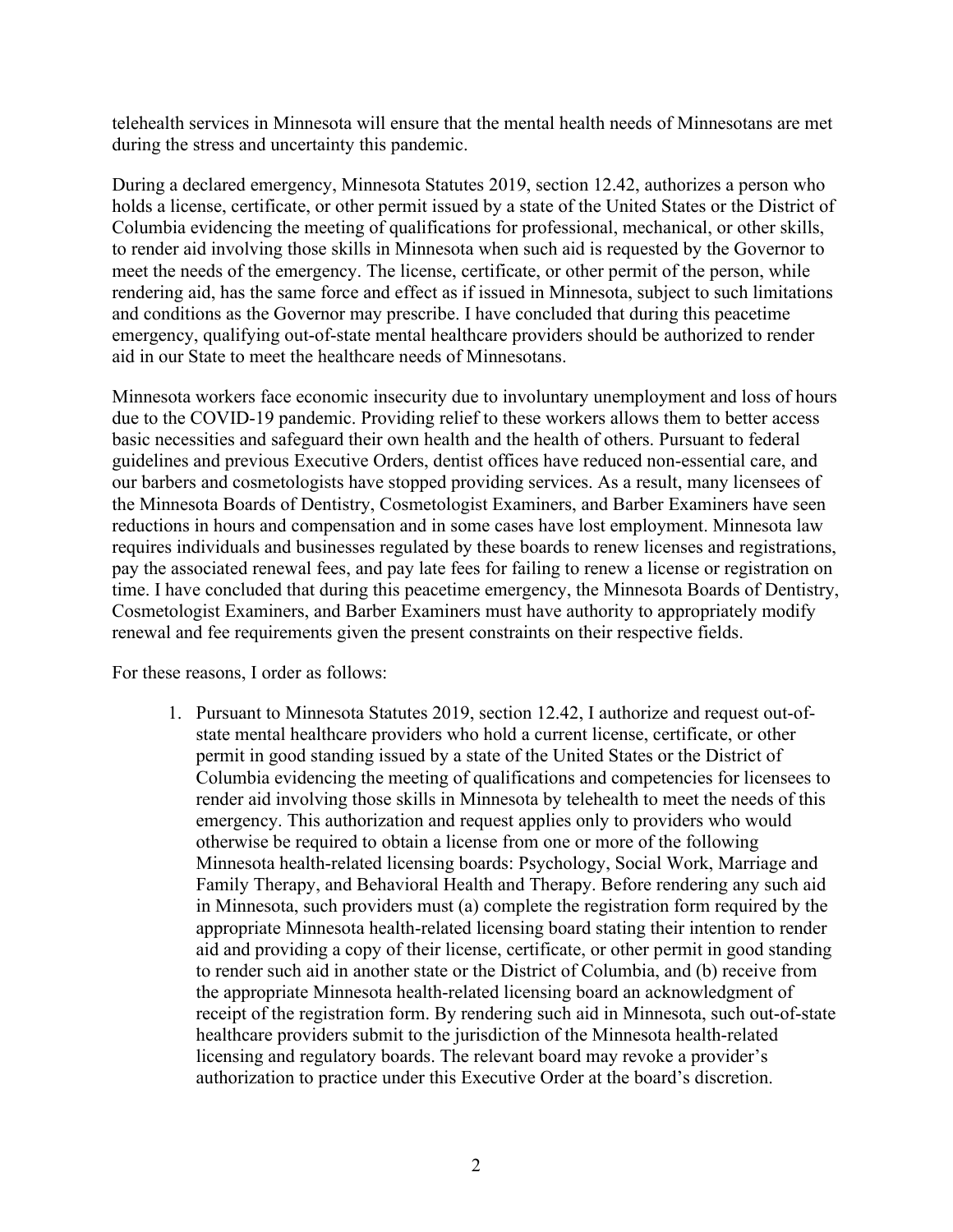- 2. I authorize the Minnesota Board of Dentistry to waive late fees for renewal applications, set forth in Minnesota Statutes 2019, sections 150A.09 and 150A.091, for licenses that expire during the peacetime emergency declared in Executive Order 20-01.
- 3. I authorize the Minnesota Board of Cosmetologist Examiners to waive late fees for renewal applications, set forth in Minnesota Statutes 2019, section 155A.25, for licenses that expire during the peacetime emergency declared in Executive Order 20- 01.
- 4. I authorize the Minnesota Board of Barber Examiners to extend the June 30, 2020 deadline for renewing shop registrations, set forth in Minnesota Statutes 2019, section 154.15, subdivision 1, to July 31, 2020 or 30 days following termination of the peacetime emergency declared in Executive Order 20-01, whichever is later.

Pursuant to Minnesota Statutes 2019, section 4.035, subdivision 2, and section 12.32, paragraph 1 of this Executive Order is effective immediately, and paragraphs 2, 3, and 4 are effective immediately upon approval by the Executive Council. This Executive Order remains in effect until the peacetime emergency declared in Executive Order 20-01 is terminated or until it is rescinded by proper authority.

A determination that any provision of this Executive Order is invalid will not affect the enforceability of any other provision of this Executive Order. Rather, the invalid provision will be modified to the extent necessary so that it is enforceable.

Signed on April 6, 2020.

 $-$  2. m/s/

 **Tim Walz** Governor

Filed According to Law:

 $-1$ Pimn

**Steve Simon** Secretary of State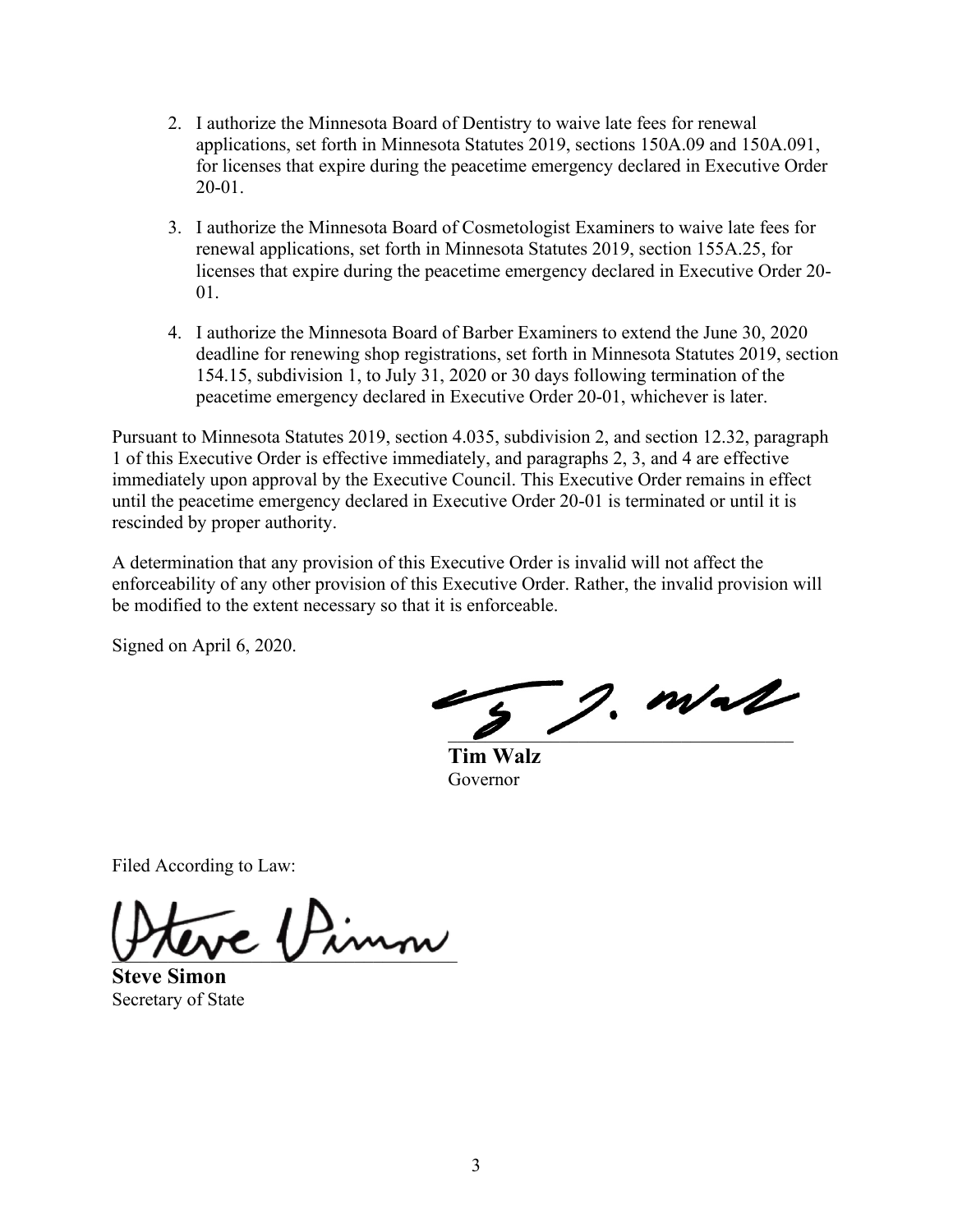Approved by the Executive Council on April 6, 2020:

 $P_{obtut}$  Davis

**Alice Roberts-Davis** Secretary, Executive Council

Filed April 6, 2020 Office of the Minnesota Secretary of State, Steve Simon